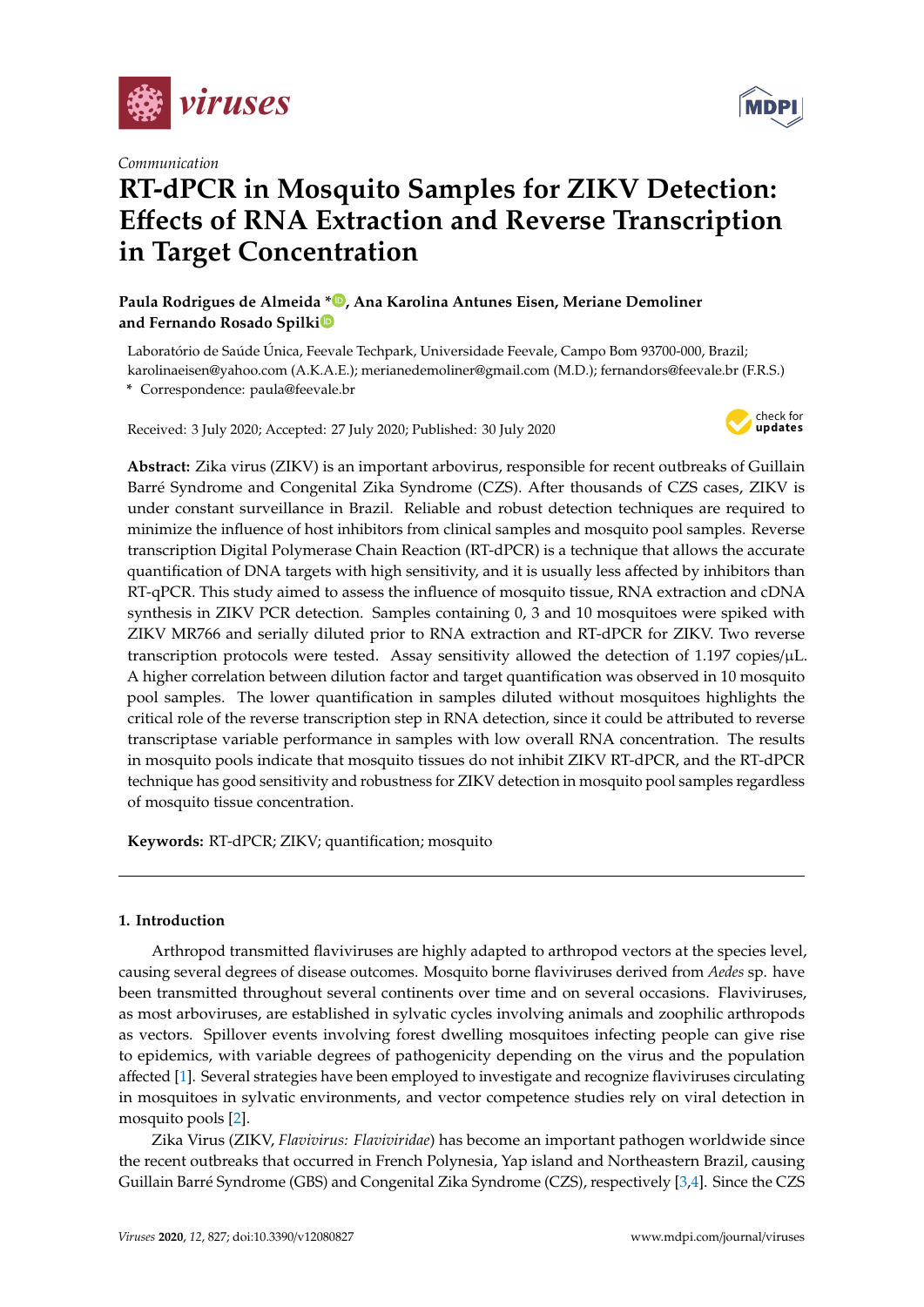outbreak, ZIKV has been established in Brazil and is one of the arboviruses under constant surveillance, which is performed by detection in mosquito pools and clinical samples. The influence of host material in viral quantification and quality of viral nucleic acid purification could impair viral detection and quantification, consequently impairing surveillance systems. Reverse Transcription Digital Polymerase Chain Reaction (RT-dPCR) is a robust technique that allows for genomic copy number estimation with very narrow confidence intervals, target detection in very low concentrations and accurate analysis of variation in target number according to different treatments. The goal of this study was to assess the quantification of ZIKV genomic copies in mosquito pools containing 10, 3 and 0 mosquitoes to estimate the influence of host genetic material on target quantification, assay sensitivity and variation of precision rates according to treatment.

#### **2. Materials and Methods**

#### *2.1. Sample Preparation*

The experiment was designed to estimate the influence of different ZIKV concentrations in mosquito pool samples, therefore ZIKV MR766 was serially diluted in mosquito pools with diluent [\[2\]](#page-5-1) modified with minimum essential medium (MEM) instead of PBS totaling three different raw sample categories: diluent containing 0 mosquitoes, 3 mosquitoes and 10 mosquitoes. MEM was chosen for dilution since it is routinely utilized in RNA extraction of field caught mosquitoes in our lab and for future viral isolation attempts. Mosquitoes from the pool belonged to the genus *Mansonia* sp. and were negative for *Flavivirus*. *Mansonia* sp. was utilized since this genus was readily available and does not transmit ZIKV, therefore the possibility of contamination from natural infection was excluded. ZIKV was diluted in from  $10^{-1}$  to  $10^{-6}$  in all treatments, prior to RNA extraction.

Additionally, cDNA serial dilution of 4 samples with high viral concentration was performed in order to assess assay sensitivity of RT-dPCR using two distinct RT protocols.

#### *2.2. RNA Extraction and cDNA Synthesis*

RNA was extracted using TRIzol® following the manufacturer's protocol. Two protocols of reverse transcription (RT) were tested in all samples using SuperScript IV (Thermo Fisher Scientific®, Waltham, MA, U.S.) with random hexamers. Standard protocol was applied, where synthesis temperature was maintained at 50 °C for 10 min followed by 55 °C for 10 min, with inactivation at 80 °C; in the second protocol, a milder temperature gradient (MTG) was applied, with 42 ◦C for 20 min, 50 ◦C for 20 min, 55 ◦C for 20 min, 60 ◦C for 10 min and inactivation at 70 ◦C for 15 min.

#### *2.3. RT-dPCR*

Two reactions of each cDNA sample were prepared for chip loading; in this way, there were two chips per sample. RT-dPCR reaction was performed in a total of 72 chips (6 dilutions, 3 treatments, 2 RT protocols, 2 reactions per sample). RT-dPCR experiments were conducted in a QuantStudio 3D<sup>TM</sup> System (Applied Biosystems<sup>™</sup> Waltham, MA, U.S.), with the QuantStudio<sup>™</sup> 3D Digital PCR Master Mix v2 dPCR mastermix and QuantStudio<sup>TM</sup> 3D 20K v2 chips. Primers and probe targeting the ZIKV envelope, described by [\[3\]](#page-5-2) to detect ZIKV with RT-qPCR, were used in RT-dPCR reactions. Cycling conditions for RT-dPCR differ from RT-qPCR assays and consist of 10 min at 96 ◦C, followed by 39 cycles of 30 s at 60 ◦C and 2 min at 98 ◦C, and a final step of 60 ◦C for 2 min followed by maintenance at  $4^{\circ}$ C.

#### *2.4. Data Analysis*

Initial data analysis was performed using the app dPCR AnalysisSuite<sup>TM</sup> available at Thermo Fisher Connect<sup>TM</sup> Dashboard. RT-dPCR results with precision values below 100% were used in the data analysis. The precision value is the percentage of variation of a value around a confidence interval [\[5\]](#page-6-0); precision values for low copy numbers can be near 100% and the confidence interval is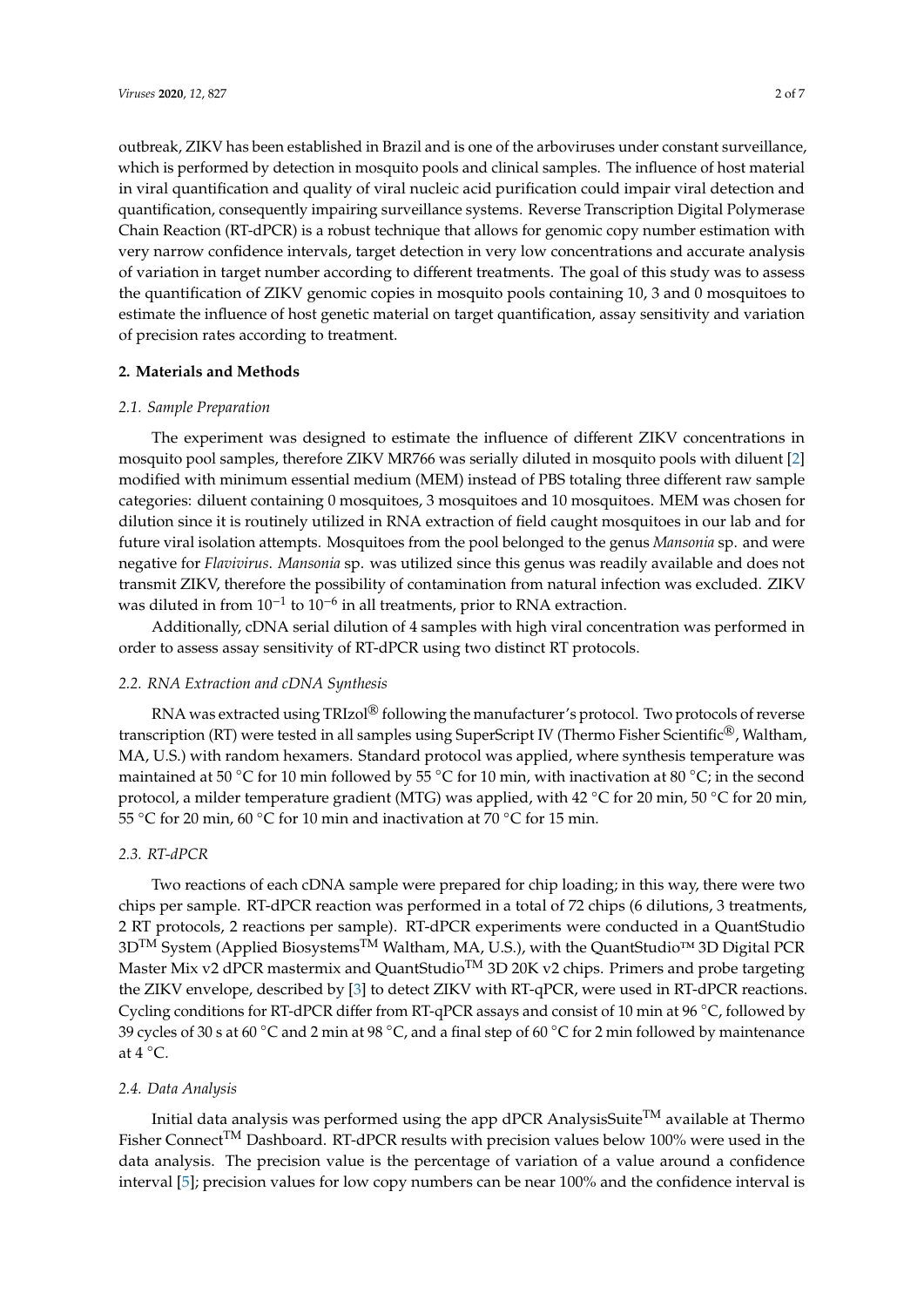less than 1 copy, usually, this parameter is higher in reactions with an excessive or very low target concentration. The quantitative linearity of the dilution series and the quantification results of the selected data in three different raw samples were assessed with a multiple regression analysis using Libre Office Calc spreadsheet functions.

#### **3. Results**

Data were selected based on the precision values obtained in the dPCR Analysis Suite<sup>TM</sup> app, only precision values below 100% were used; therefore, some of the duplicates were excluded from the regression analysis. A data set with 43 quantification results of serially diluted ZIKV samples prior to RNA extraction was obtained, and the correlation between dilution factor and viral quantification obtained with different treatments is shown in Table [1.](#page-2-0)

<span id="page-2-0"></span>

| <b>Treatment</b>          | Number of Samples Used for r Calculation | Correlation (r) |
|---------------------------|------------------------------------------|-----------------|
| 0 mosquitoes (normal RT)  | 8                                        | 0.765           |
| 0 mosquitoes (MTG RT)     | 8                                        | 0.702           |
| 3 mosquitoes (normal RT)  |                                          | 0.845           |
| 3 mosquitoes (MTG RT)     | 8                                        | 0.86            |
| 10 mosquitoes (normal RT) |                                          | 0.943           |
| 10 mosquitoes (MTG RT)    | 5                                        | 0.988           |
| 0 mosquitoes (total)      | 16                                       | 0.713           |
| 3 mosquitoes (total)      | 15                                       | 0.848           |
| 10 mosquitoes (total)     | 12                                       | 0.89            |
| Normal RT (total)         | 22                                       | 0.65            |
| MTG RT (total)            | 21                                       | 0.726           |

**Table 1.** Correlation between dilution factor and target quantification according to treatment.

MTG - mild temperature gradient; RT - reverse transcription.

Regression analysis was performed to analyze the linearity of sample quantification in different ZIKV concentrations in raw samples. Dilution in raw samples was preferred, as it mimics a realistic situation where unknown concentrations of a virus might be present in environmental samples, and sample processing in multiple steps is more likely to disrupt linearity due to cumulative pipetting errors. Regression charts according to sample treatment are displayed in Figure [1.](#page-3-0) Precision values were narrower and lower when the dilution factor was  $10^{-4}$  or  $10^{-3}$  (Figure [2\)](#page-3-1).

Samples with ZIKV diluted in 10−<sup>1</sup> and 10−<sup>2</sup> resulted in excessively high viral concentrations, disturbing accurate target quantification. To adjust precision and resolve this issue, cDNA from 4 samples diluted with 0 mosquitoes was serially diluted, and 10<sup>-4</sup> and 10<sup>-8</sup> diluted samples were tested with RT-dPCR, and results below the established threshold of 100% for precision are shown in Table [2.](#page-2-1)

<span id="page-2-1"></span>**Table 2.** Digital Polymerase Chain Reaction (RT-dPCR) results after cDNA dilution of 0 mosquito samples with high viral concentrations.

| Sample/RT Protocol | Copies/uL | СI              | Precision | <b>Sample Dilution</b> | cDNA Dilution |
|--------------------|-----------|-----------------|-----------|------------------------|---------------|
| 1:100 MTG          | 2794.8    | 2737.1-2853.7   | $2.11\%$  | $10^{-2}$              | pure          |
| 1:1002T            | 1052.1    | 1031.2–1073.4   | $2.02\%$  | $10^{-2}$              | pure          |
| $1:10$ MTG         | 112.74    | 106.65–119.17   | $5.71\%$  | $10^{-1}$              | $10^{-4}$     |
| 1:102T RT          | 26.858    | 24.105-29.927   | $11.42\%$ | $10^{-1}$              | $10^{-4}$     |
| 1:100 MTG          | 1.197     | $0.695 - 2.061$ | $72.22\%$ | $10^{-2}$              | $10^{-4}$     |

2 T—two temperature RT protocol; MTG—mild temperature gradient RT protocol; CI—confidence interval.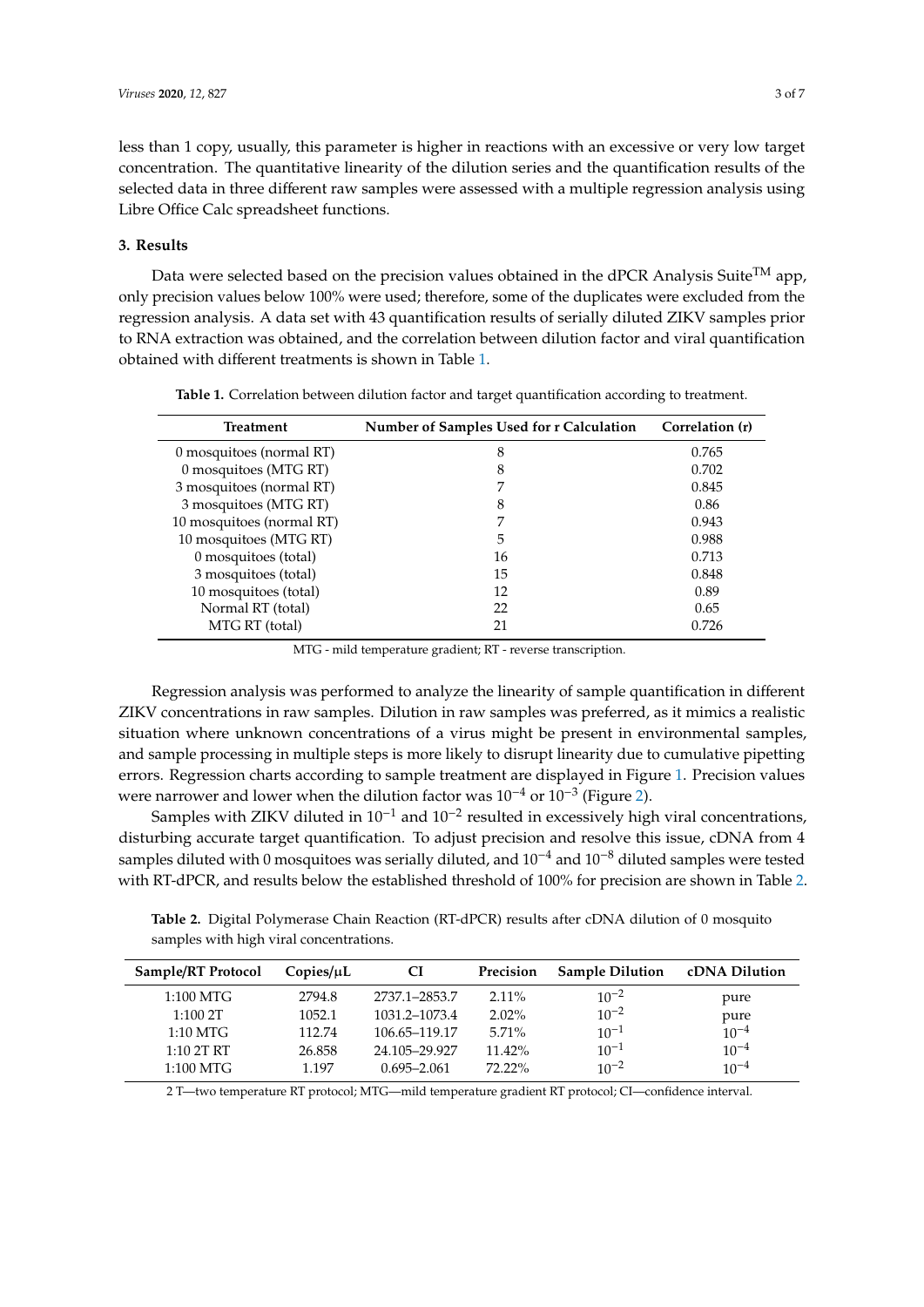<span id="page-3-0"></span>

**Figure 1.** Dispersion charts with trend lines correlating dilution factors in  $log_{10}$  and viral quantification (logarithmic scale) for different samples and sample treatments. Results from milder temperature (logarithmic scale) for different samples and sample treatments. Results from milder temperature (logarithmic scale) for different samples and sample treatments. Results from milder temperature<br>gradient (MTG) and normal reverse transcription (RT) protocols were pooled to create the panels of 0, 0, 3 and 10 mosquitoes. 3 and 10 mosquitoes.

<span id="page-3-1"></span>



 $\blacksquare$  -1 to -2  $\blacklozenge$  -3 to -4  $\blacktriangledown$  -5 to -6

 $10^{-2}$ , 10<sup>-3</sup> to 10<sup>-4</sup> and 10<sup>-5</sup> to 10<sup>-6</sup> (x axis). Figure 2. Distribution of precision values (y axis) according to the dilution factor grouped in  $10^{-1}$  to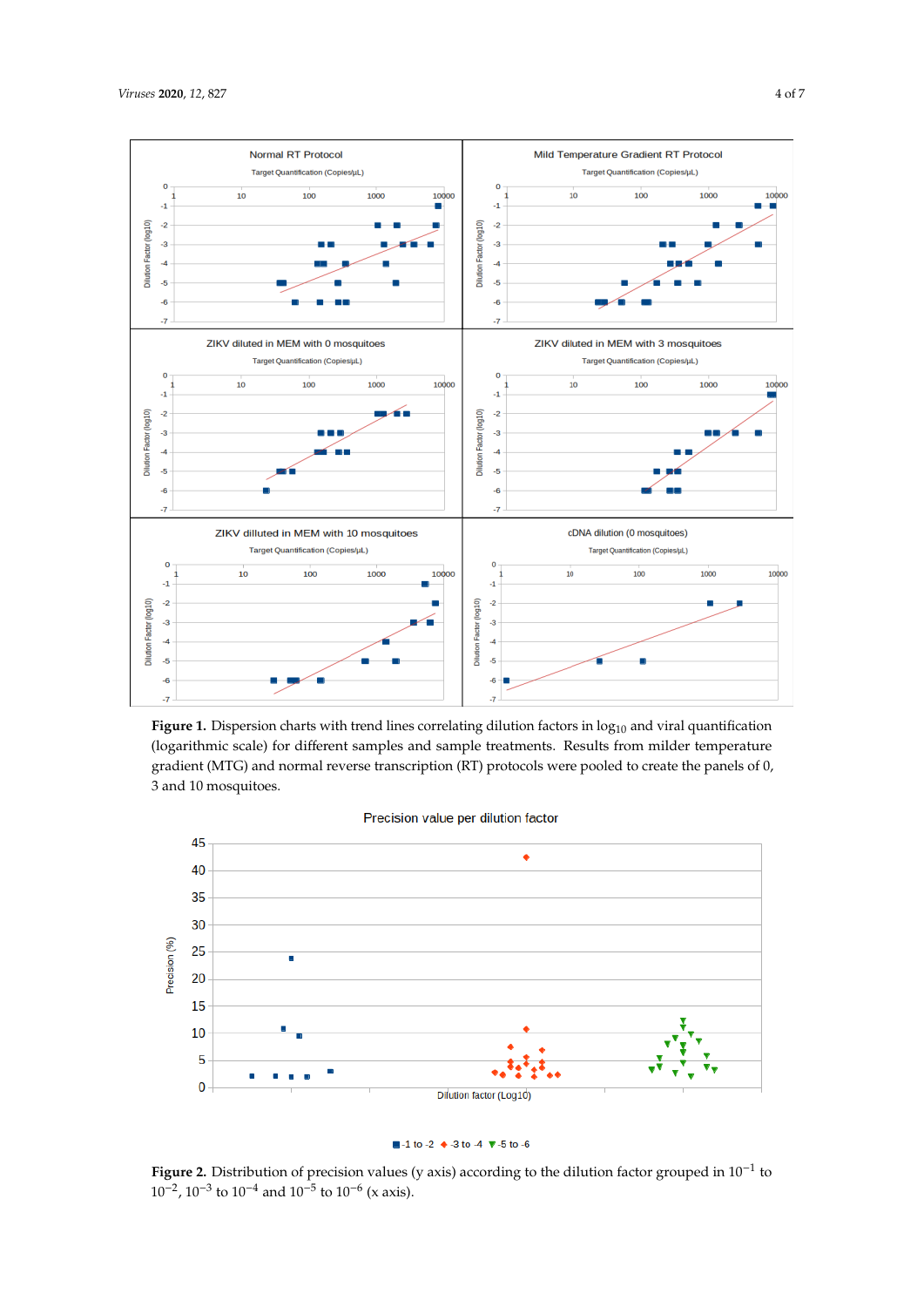#### **4. Discussion**

RT-dPCR was able to detect a minimum of 1.197 copies of ZIKV per  $\mu$ L or 1197 genomic copies per mL. The primer probe assay used here was originally designed to detect ZIKV from patients through RT-qPCR and in that study, the Ct value for 900 genome copies per mL was 38 and for 1263 copies was 37 [\[3\]](#page-5-2), Ct values that could be interpreted as inconclusive. In this study, we were able to conclusively detect the equivalent of 1197 copies per mL, equivalent to approximately 2–6 viral infectious particles per mL [\[3\]](#page-5-2).

Serial dilutions from raw samples allowed us to detect 23.375 genomic copies per µL or 23,375 genomic copies per mL in a dilution factor of 10<sup>-6</sup>, which is equivalent to approximately 115 to 46 infectious particles per mL. Precision of this sample achieved 12%, meaning that target concentration in this sample was between 20 and 26 genomic copies per µL. Experimental ZIKV infection of mosquitoes shows that usually a ZIKV positive mosquito has approximately  $10<sup>4</sup>$  genomic copies [\[6\]](#page-6-1). The sensitivity of RT-dPCR allows for ZIKV detection with similar sensitivity ( $\simeq$ 2.8  $\times$  10<sup>4</sup>) in a pool of 10 mosquitoes, which could represent  $2.8 \times 10^3$  genomic copies per mosquito. Moreover, mosquito pools of 10 individuals did not inhibit RT-dPCR reactions, in fact the quantification of ZIKV diluted with 10 mosquitoes was apparently better correlated to the dilution factor than the other two treatments, reaching a correlation near to 0.9. Nevertheless, more samples presented precision values above the threshold in this treatment and were discarded; consequently, there were less samples included in the calculation of correlation when comparing to dilutions in 0 and 3 mosquitoes (Table [1\)](#page-2-0).

A lower correlation between dilution factor and copies/ $\mu$ L was observed in MEM diluted samples. The TRIzol<sup>TM</sup> RNA extraction method results in high yields and acceptable purity; however, it has been shown that small RNAs depend upon carrier molecules to be efficiently extracted by this method, and starting with a higher concentration of large RNA molecules influences extraction [\[7\]](#page-6-2). It is difficult to draw any conclusions of such methodology of TRIzol<sup>TM</sup> RNA extraction interference in our samples, since viral stock always has host cell RNA along with viral RNA. Moreover, reverse transcriptase variability is usually higher with a low RNA concentration [\[8\]](#page-6-3), and in zero mosquito pools, overall RNA concentration was lower than in mosquito pools, since the spiked ZIKV MR766 RNA and host cell RNA were the only RNA in these samples, while in mosquito pools a substantial amount of mosquito RNA was added to the sample.

Serial dilution is a fundamental practice to achieve good precision in RT-dPCR experiments [\[5\]](#page-6-0). In this study, the serial dilution of cDNA from MEM diluted samples with excessive target copy numbers that could not be quantified in the first RT-dPCR reaction allowed accurate target quantification. Ten-fold serial dilutions from cDNA samples with ZIKV diluted in 10<sup>-1</sup> and 10<sup>-2</sup> were performed, and a 10−<sup>4</sup> dilution factor resulted in a precision of 5%, quantifying 112 copies (ranging from 106.65 to 119.17 copies/µL) in the MGT RT protocol and a precision of 11% with 25 copies (ranging from 24.105 to 29.927 copies/ $\mu$ L) in the RT normal protocol. Precision is a parameter calculated in the Analysis Suite<sup>TM</sup> app, and represents the percentage of variation of the confidence interval around the copy number estimation calculated based on positive partitions in the chip with the assay. Thus, quantification accuracy is inversely related to the precision value of an RT-dPCR assay [\[5\]](#page-6-0). The ideal partition occupancy for accurate quantification requires approximately 20% of negative partitions in an RT-dPCR assay with the platform used in this study [\[5\]](#page-6-0). Dilution factors of 10−<sup>3</sup> and 10−<sup>4</sup> in raw samples resulted in a target concentration that met this requirement, therefore presented better precision values; most of the precision values for these samples were below 5% (Figure [2\)](#page-3-1).

RNA viruses impose difficulties in molecular detection and transcriptomic analyses due to RNA instability when compared to DNA and the additional RT step required during sample processing [\[9\]](#page-6-4). Reverse transcription is a highly variable step and multiple options and recommendations are often controversial and inconsistent [\[9](#page-6-4)[,10\]](#page-6-5). The improvement of PCR amplification efficiency with gradually increasing RT temperature has been shown for human immunodeficiency virus (HIV). During the RT step, oligo mismatches can impair PCR amplification and target detection [\[11\]](#page-6-6). The sample processing protocol with 10 mosquitoes and temperature ramp RT presented the best correlation ( $r = 0.98$ ) between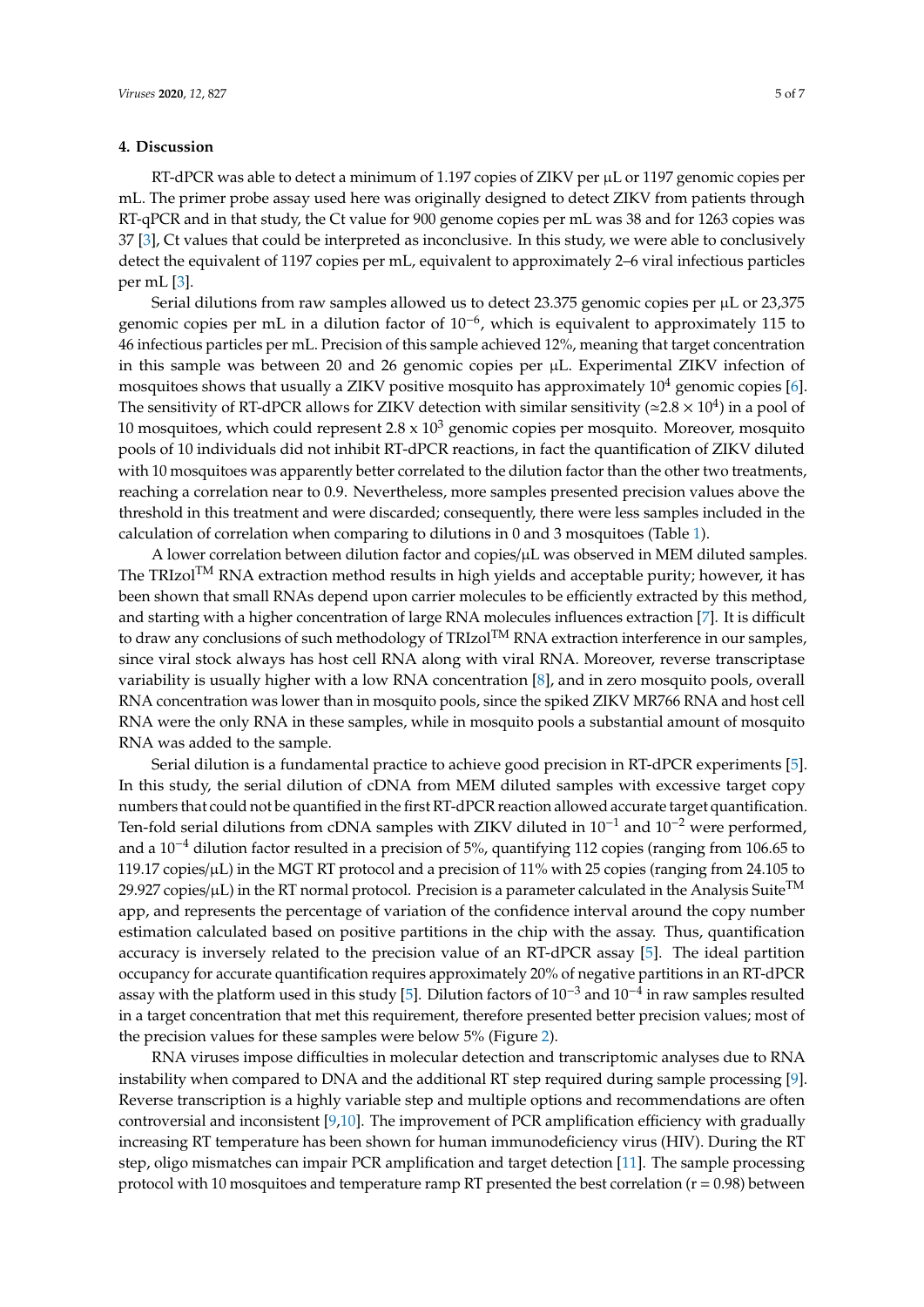target copies per µL and ZIKV dilution factor in the raw sample. Hence, this protocol seems to be more reliable for viral quantification in mosquito pool samples. Nonetheless, there were only a few samples included in the r calculation for these samples, since many of them presented precision above the threshold. The MTG RT presented a better correlation between dilution factor and copies/µL than normal protocol, moreover, this protocol allowed the detection of 1.19 copies/µL at a dilution factor of 10−<sup>6</sup> with a precision of 72.2% (ranging from 0.695 to 2.06 copies/µL).

The use of *Mansonia* sp. mosquitoes is a limiting factor to this study. Factors such as enzymes, proteins and host RNA could impair assay sensitivity in different levels for *Mansonia* sp. and *Aedes* sp. mosquitoes. Since we did not use *Aedes* sp. mosquitoes in the experiments and *Mansonia* sp. is far less known than *Aedes* sp. [\[12\]](#page-6-7), unknown factors could interfere with RT, RNA extraction and RT-dPCR. The use of *Aedes* sp. pools for these experiments would mimic a more realistic situation, yet mosquito rearing conditions would be necessary to discard the possibility of ZIKV natural infection.

#### **5. Conclusions**

This study has demonstrated that RT-dPCR is a sensitive and precise detection technique for ZIKV quantification in mosquito pool samples. Samples with 10 mosquitoes did not inhibit RT-dPCR detection of ZIKV; conversely, the correlation between target quantification and dilution factor was higher with 10 than with 0 mosquitoes. The only limiting factor to RT-dPCR is the same as for other amplification based detection techniques targeting RNA: reverse transcription variability. Nonetheless, due to its robustness and capability of achieving very low error rates in quantification, RT-dPCR can be utilized in RT optimization for several purposes such as viral detection and quantification, and virome or transcriptome library preparation. The dilution of cDNA allowed the achievement of ideal precision values with a confidence interval of very few copy numbers; this method is valuable for the construction of quantification curves to be used in RT-qPCR. This is especially useful for viruses that are difficult to grow in cell culture and for pathogens requiring high biosafety levels to be manipulated.

**Author Contributions:** Conceptualization, P.R.d.A. and F.R.S.; methodology, P.R.d.A. and A.K.A.E.; validation, P.R.d.A., A.K.A.E. and M.D.; formal analysis, P.R.d.A. and M.D.; resources, F.R.S.; data curation, P.R.d.A.; writing—original draft preparation, P.R.d.A.; writing—review and editing, P.R.d.A., M.D., A.K.A.E. and F.R.S.; supervision, F.R.S.; project administration, F.R.S.; funding acquisition, F.R.S. All authors have read and agreed to the published version of the manuscript.

**Funding:** This research was funded by CAPESMCTIC/FNDCT-CNPQ/MEC/CAPES/MS-DECIT-14/2016-Prevenção e Combate ao vírus Zika, grant number 88887.131359/2016-00.

**Conflicts of Interest:** The authors declare no conflict of interest. The funders had no role in the design of the study; in the collection, analyses or interpretation of data; in the writing of the manuscript; or in the decision to publish the results.

#### **References**

- <span id="page-5-0"></span>1. Moureau, G.; Cook, S.; Lemey, P.; Nougairede, A.; Forrester, N.; Khasnatinov, M.; Charrel, R.N.; Firth, A.E.; Gould, E.A.; Lamballerie, X. New insights into Flavivirus evolution, taxonomy and biogeographic history, extended by analysis of canonical and alternative coding sequences. *PLoS ONE* **2015**, *10*, e0117849. [\[CrossRef\]](http://dx.doi.org/10.1371/journal.pone.0117849) [\[PubMed\]](http://www.ncbi.nlm.nih.gov/pubmed/25719412)
- <span id="page-5-1"></span>2. Fauver, J.R.; Grubaugh, N.D.; Krajacich, B.J.; Weger-Lucarelli, J.; Lakin, S.M.; Fakoli, L.S.; Bolay, F.K.; Diclaro, J.W.; Dabiré, K.R.; Foy, B.D.; et al. West African Anopheles gambiae mosquitoes harbor a taxonomically diverse virome including new insect-specific flaviviruses, mononegaviruses, and totiviruses. *Virology* **2015**, *498*, 288–299. [\[CrossRef\]](http://dx.doi.org/10.1016/j.virol.2016.07.031) [\[PubMed\]](http://www.ncbi.nlm.nih.gov/pubmed/27639161)
- <span id="page-5-2"></span>3. Lanciotti, R.S.; Kosoy, O.L.; Laven, J.J.; Velez, J.O.; Lambert, A.L.; Johnson, A.J.; Stanfield, S.M.; Duffy, M.R. Genetic and serologic properties of Zika virus associated with an epidemic, Yap State, Micronesia, 2007. *Emerg. Inf. Dis.* **2008**, *14*, 1232–1239. [\[CrossRef\]](http://dx.doi.org/10.3201/eid1408.080287) [\[PubMed\]](http://www.ncbi.nlm.nih.gov/pubmed/18680646)
- <span id="page-5-3"></span>4. Mlakar, J.; Korva, M.; Tul, N.; Popovic, M.; Pljsak-Prijatelj, M.; Mraz, J.; Kolenk, M.; Rus, K.R.; Vipotnik, T.V.; Vodusek, V.F.; et al. Zika virus associated with microcephaly. *N. Eng. J. Med.* **2016**, *374*, 951–958. [\[CrossRef\]](http://dx.doi.org/10.1056/NEJMoa1600651) [\[PubMed\]](http://www.ncbi.nlm.nih.gov/pubmed/26862926)